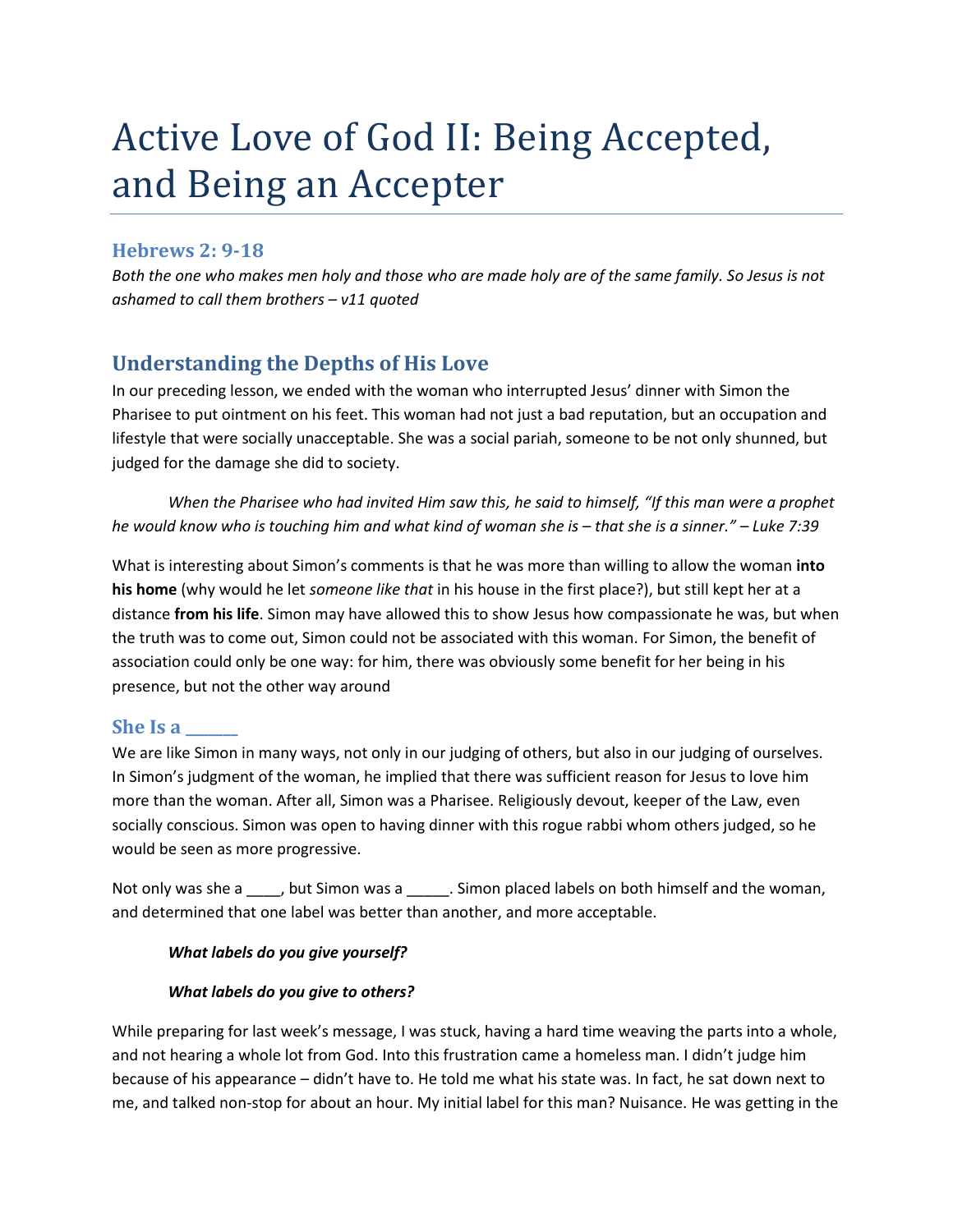way of me "*doing work for God*"… how dare he! I politely listened to him, waiting for his pause so I could get back to not knowing where to go with the message, when I realized that not only was he talking about God the whole time, but he was talking about my message. After about 45 minutes, he asked me what I was doing, and I told him. Apparently, it wasn't enough, and he continued talking, driving home points that God had been giving me, enough for me to know that God was in the whole thing.

Jesus replied to Simon's thoughts by engaging him in a story about two people with the same label, *debtor*. The only difference between the two was that one owed more than another. Jesus' question to Simon was simple, and it underscored what Simon didn't see: his own blindness to his own condition.

*Two men owed money to a certain moneylender. One owed him 500 denarii and the other fifty. Neither of them had the money to pay him back so he cancelled the debts of both. Now which of them will love him more? – Luke 7:41-42*

For the moneylender, the amount of money was not at issue. Both debts were equally cancelled because neither debtor had the ability to pay. Neither could say that their state was better than the other

#### *How much did (or do) you owe Jesus, and is it more or less than the person next to you?*

#### *Does it matter if neither of you have the ability to repay?*

Jesus' story challenged Simon, and challenges us to shed the labels that we have placed on ourselves, and see ourselves in the same state as those around us

## **Us and Them No More**

Simon made the distinction between the sinner and the saint; the righteous and reprehensible, between us and them. He identified with Jesus as fellow rabbi and sought to distance both he and Jesus from the likes of the woman. How surprising that Jesus would place Simon and the woman in the same category. Even more that he would accept both the same. For Jesus, there was no line between us and them. As such, Jesus challenged Simon to see how much the woman had been forgiven, and in the same manner, how much he had been forgiven.

**We will never understand the depths of His love for us until we understand our lack of ability to pay even the smallest amount in the eyes of man. What Jesus does for the social pariah is no different than He does for the winner of the nicest person contest.** 

## **Not "Forgive and Forget"**

God's active love is not only found in forgiveness, but in acceptance. Acceptance is not at a distance, but means identifying with the other person.

*Which one will love him more…*

"love" translated in Greek is  $\alpha\gamma\alpha\pi\eta\sigma\epsilon$ !: meaning to love, be full of good-will and exhibit the same. In other words, this love not only has the best of the other in mind, but seeks opportunity to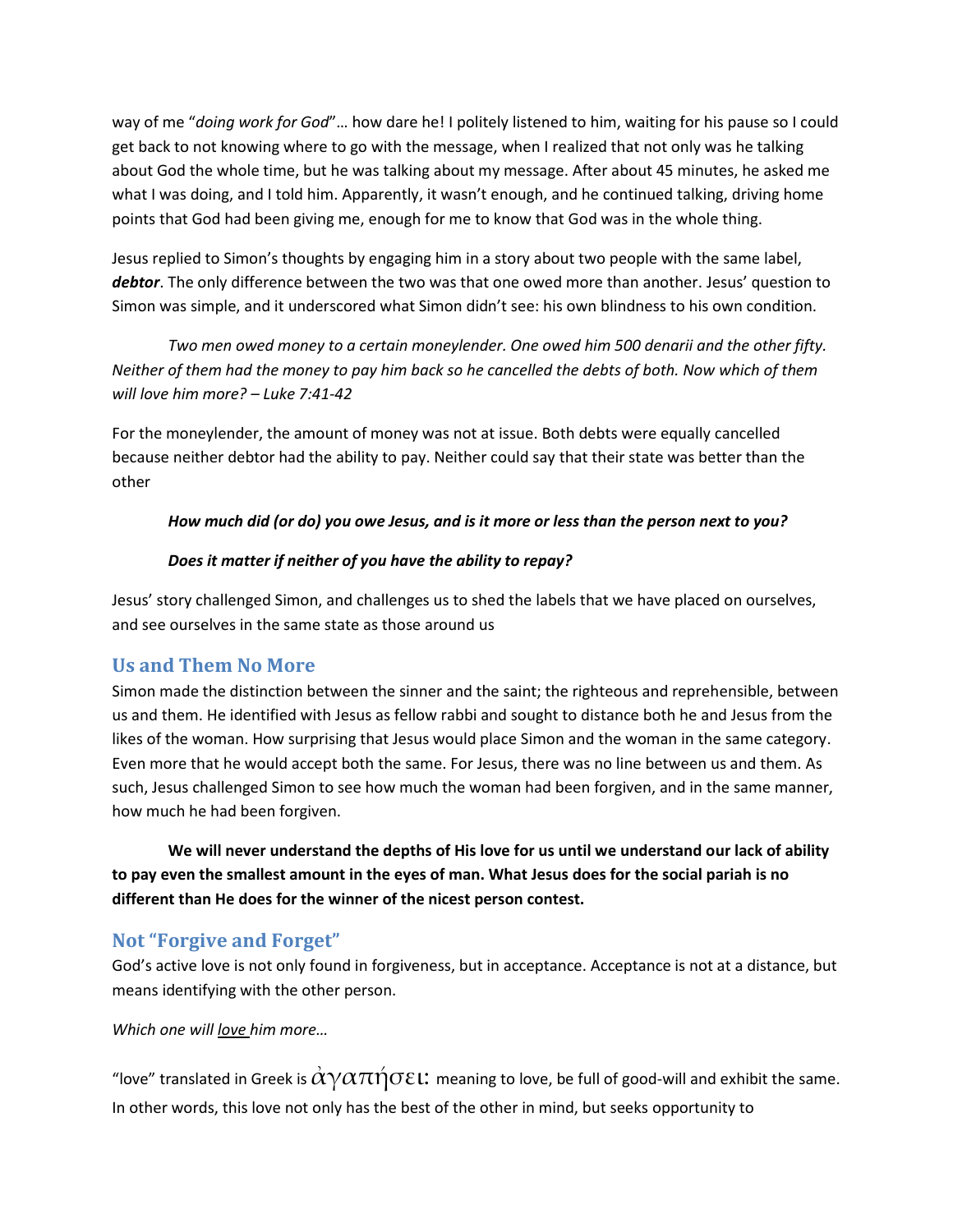demonstrate it. It is Love in Action. The woman who *knew* she had been forgiven of much, could not just sit back and take the forgiveness for granted, she had to respond with her expression of love. She knew that Jesus' forgiveness was not an act meant to drive her away, but to bring her close, so she did just that, in Simon's house.

# **Jesus' Heart of Acceptance**

To understand Jesus' love we have to see how He sees us, not just individually, but in relation to Himself.

*Both the one who makes men holy and those who are made holy are of the same family [common origin; same one]. So Jesus is not ashamed to call them brothers. He says "I will declare Your name to my brothers; in the presence of the congregation I will sing Your praises… Here am I and the children God has given Me". – Hebrews 2:11-13*

Jesus' action of forgiveness and salvation is not to drive a wedge between Him and the world, but rather to provide not only a bridge, but a consistent relationship with those being saved. As Christians, we have understood the concept of building bridges for people to enter the kingdom of God, but we still have problems accepting those who cross the bridge (or those who are preparing to cross it) *as if we never had to cross it*. Jesus, however saw those who were in process, on their way, becoming holy as being in the same family, same origin of the same stock as Himself.

## **Showing Love and Acceptance… To Whom?**

*A new command I give you: Love one another. As I have loved you, so you must love one another. By this will all men know that you are my disciples, if you love one another. – John 13:34-35*

Simon had this principle down, he thought. Love those you love, those in your circle, those like you. After all, Jesus was not speaking to the masses, but to His disciples. Wouldn't it make sense, that if we are loving to those in the church, that people outside will see that "there is something real there" and want to be a part? *Was this what Jesus was advocating, a closed loop love that you have to be a member to receive?* Was this what Jesus demonstrated? (Notice, that with the woman, Jesus never negated Simon's assertion. He just offered her what she needed).

#### **Who represents "one another"?**

*You have heard that it was said "Love your neighbor and hate your enemy". But I tell you: love your enemies and pray for those who persecute you, that you may be sons of your Father in heaven. He causes His sun to rise on the evil and the good, and sends rain on the righteous and unrighteous. If you love those who love you, what reward will you get? Are not even the tax collectors doing that? And if you greet only your brothers, what are you doing more than others? Do not even pagans do that? Be perfect, therefore as your Heavenly Father is perfect – Matthew 5:43-48*

Jesus demonstrated through His life and ministry that "one another" meant more than just the close knit club that hung around with Him, but it meant those who had not yet entered the kingdom, those